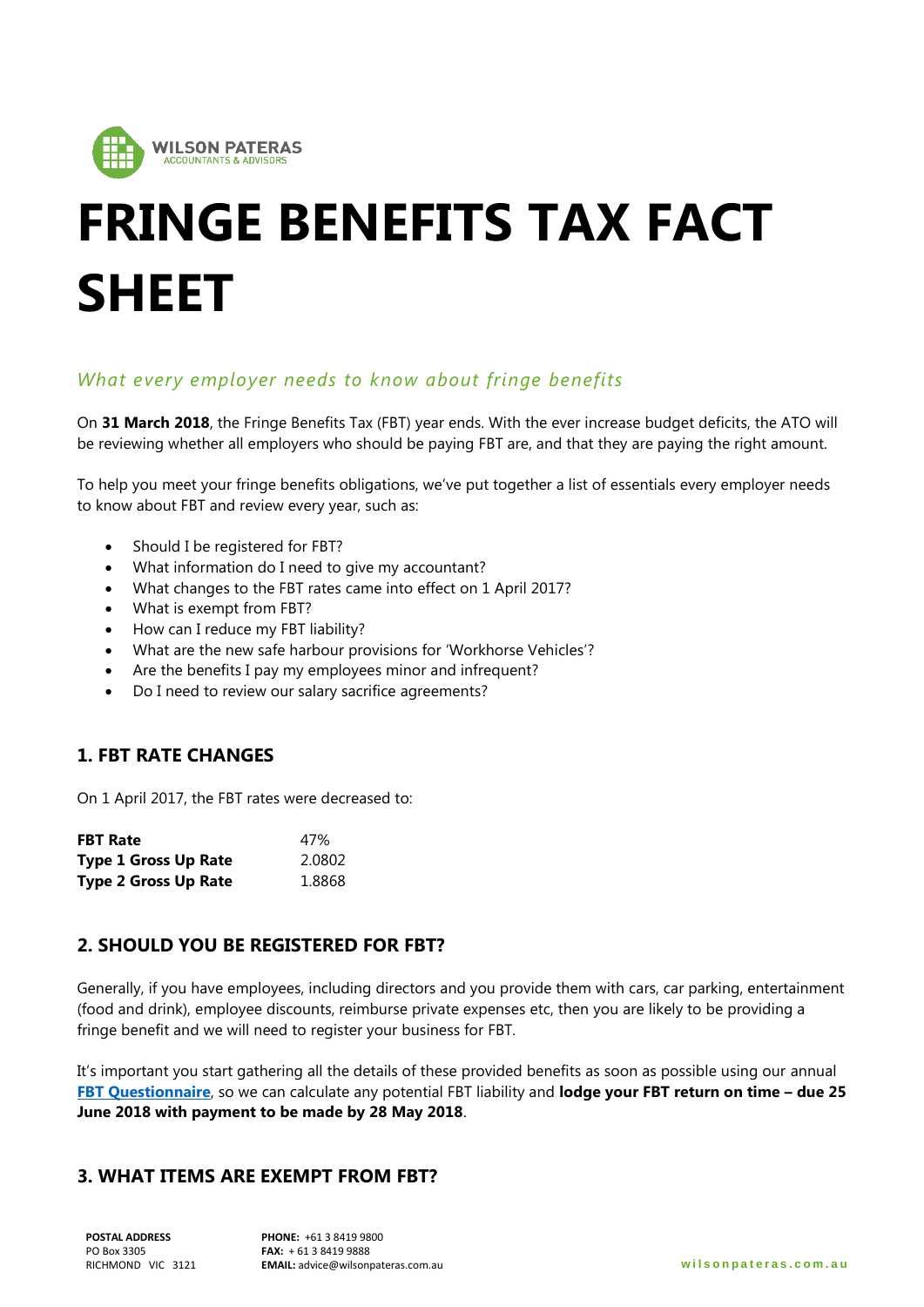If you're providing items like mobile phones, laptops, tablets, portable printers, protective clothing, tools of trade etc., or minor and infrequent benefits that are less than \$300 in value, you are unlikely to have to worry about FBT.

The exemption only applies if the benefits are both minor and infrequent.

You can fill out our **FBT Questionnaire** to be 100% sure.

#### **4. AN EASIER WAY TO MANAGE YOUR VEHICLE LOG BOOKS**

For employers with 20 or more 'tools of trade' cars – a car required for the job, like for a sales rep travelling extensively for the business – the ATO has a new process for validating the business use percentage of the car.

It's called the 'simplified method', and if you meet the access conditions, you can apply an average business use percentage to all 'tools of trade' cars in your fleet for first log book year and the next 4 years. Conditions to be met are:

- valid log books kept for at least 75% of the cars in the log book year;
- the employer chose the make and model of the car, not the employee;
- each fleet car has less value than the 'luxury car' limit when purchased, generally \$65,094 in 2017/2018;
- the cars aren't provided under a salary packaging arrangement / employee remuneration package; and
- your employees can't choose to receive additional remuneration in lieu of using the cars.

## **5. ARE YOU AWARE OF THE NEW SAFE HARBOUR PROVISIONS FOR WORKHORSE VEHICLES?**

For the first time the ATO has now released safe harbour guidelines for employees that are provided with workhorse vehicles. In a nutshell, the ATO has provided that where the vehicle first meets the definition of a workhorse vehicle, and provided that the private use of the vehicle satisfies the following conditions that car will be exempt from FBT:

- Any diversions for private travel between the employee's home and their place of work and these journeys add no more than two kilometres to the ordinary length of that trip (e.g., dropping children off at school on the way to work);
- No more than 750 kilometres in total for each FBT year are taken for a wholly private purpose (i.e., multiple journeys): and
- No single, return journey undertaken by the employee that is wholly private purpose exceeds 200 kilometres.

## **6. SHOULD YOU LODGE AN FBT RETURN EVEN IF NO FBT IS PAYABLE?**

Where no FBT is payable there is legally no need to lodge an FBT return, but should you lodge one anyway?

Our answer to this question is; **yes**. We recommend that you even where no legal obligation exists to lodge an FBT return we should lodge one anyway. The primary reason for this at that it then reduces the ATO's audit window to only three years.